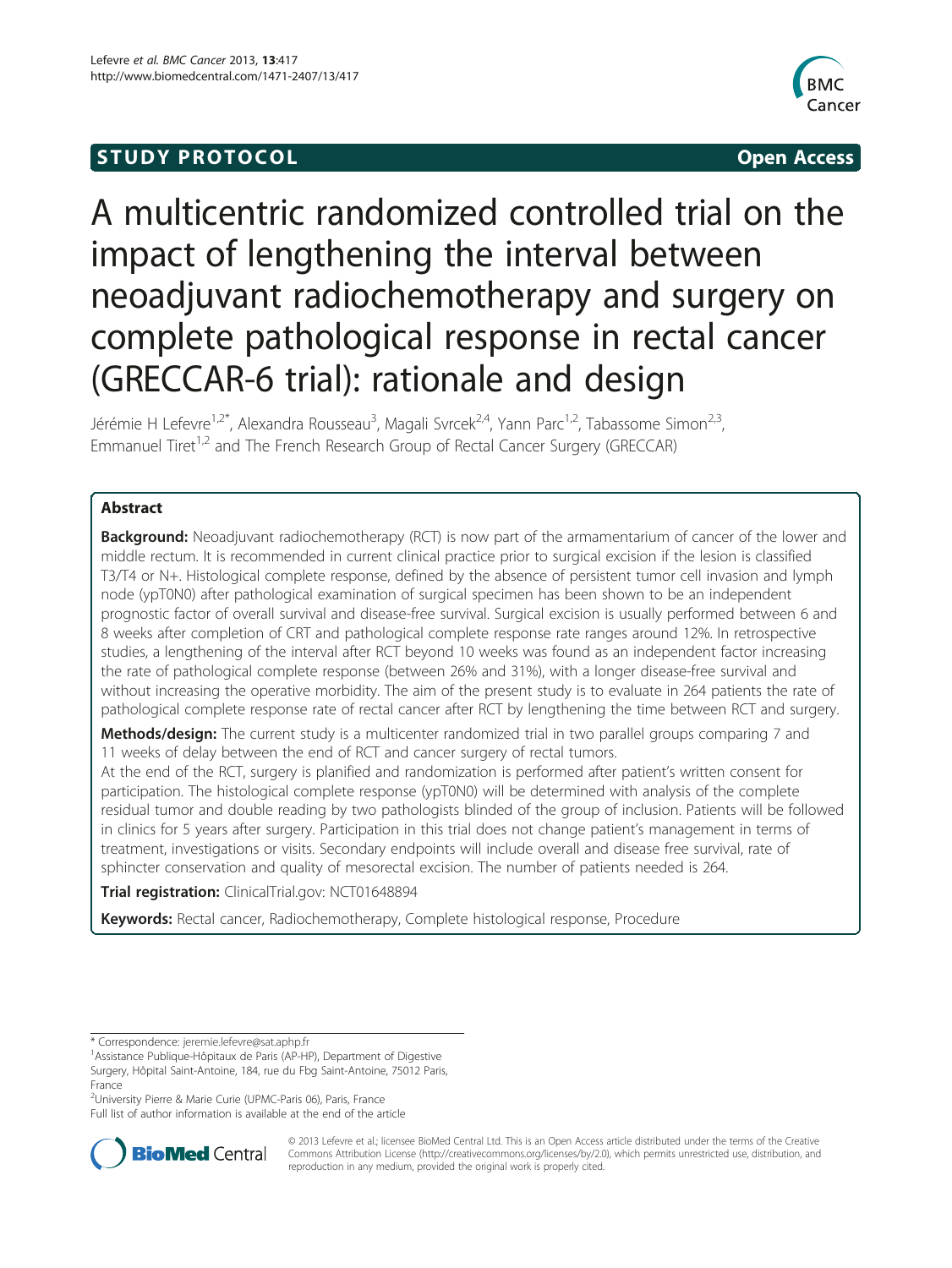#### Background

Rectal cancer represents 12 000 new cases each year in France [[1\]](#page-6-0). Its management is based on a multidisciplinary management with radiotherapy, chemotherapy and surgery.

#### Surgery

Surgery consisting of total excision of the mesorectum has improved over time. The studies of Heald [[2](#page-6-0),[3\]](#page-6-0) have showed that local recurrence rate was directly related to the preservation of the fascia recti during the dissection of the rectum. In countries where this surgical procedure was emphasized, the local recurrence rate and life expectancy after treatment of rectal cancer were improved [[4,5\]](#page-6-0). In Sweden, after learning of the mesorectal excision technique, 447 patients were compared to older cohorts, the local recurrence rate at 5 years was increased from 20.5% to 8.2% and 5-year survival of 65.8% to 77.3% ( $p < 0.001$  for both comparisons).

#### Radiotherapy

Before the widespread diffusion of the technique of mesorectal excision, many studies, including 4 randomized studies, had compared pre-operative radiotherapy (RT) versus surgery alone [\[6](#page-6-0)-[9](#page-6-0)]. Results showed only a benefit in terms of local control with a reduction of 10% to 5% of the recurrence rate local for patients with optimal dissection of the mesorectum, but no survival benefit. In 1997, a randomized study in 1168 subjects showed an improved survival with neoadjuvant RT: survival at 9 years was 65% for patients with no radiotherapy compared to 74% for patients with neoadjuvant RT ( $p = 0.002$ ) [\[9\]](#page-6-0). Local recurrence for patients treated by surgery alone was also more frequent (27% (150/557) compared to 11% (63/553),  $p < 0.001$ ) [[9](#page-6-0)]. This finding was explained by a suboptimal surgical resection without complete mesorectum excision. As a consequence, an international randomized trial study comparing RT + surgery versus surgery alone with quality control of excision mesorectum [[10](#page-6-0)] was conducted in 1805 patients. The results confirmed a higher rate of local control at 2 years in patients with preoperative radiotherapy (2.4% vs. 8.3%,  $p < 0.001$ ), with no difference in terms of survival  $(82\% \text{ vs. } 81.8\%, \text{ p} = 0.84)$ . Early postoperative complications were higher in the RT + surgery group (48% vs. 41%,  $p < 0.01$ ) [[11](#page-6-0)]. After a minimum of 5 years of follow-up, long-term complications; were more frequent in the preoperative radiotherapy group with (62% and 56% versus 38% and 33% of episodes of incontinence and pad wearing respectively;  $p < 0.001$ ) [\[12\]](#page-6-0). As postoperative morbidity and results functional obtained after preoperative RT were very significantly altered, the authors recommended such treatment only in patients at high risk of local recurrence. These recommendations were proposed by the French experts for the treatment of rectal cancer and were approved by the Haute Autorité de Santé in 2007 [[13](#page-6-0)].

#### Chemoradiotherapy

Other studies have evaluated the impact of adding chemotherapy to RT [\[14,15](#page-6-0)]. The randomized trial of Bosset et al. included between 1993 and 2003, 1011 patients with rectal cancer T3 or T4 and analysed the impact of addition of chemotherapy based on 5-fluorouracil to RT 45Gy [\[14](#page-6-0)] compared with preoperative RT alone. The complete response rate (pT0) on resected specimen was 5.3% in the RT alone group and 13.7% in the chemoradiotherapy (CRT) group (odds ratio = 2.84, 95%CI: 1.75 to 4.59, p < 0.0001) [[15\]](#page-6-0). No benefit in overall survival or disease-free survival was observed in CRT group despite a significant improvement rate of local recurrence at 5 years (8.7% in the CRT compared to 17.1% after RT alone  $vs.$ ,  $p = 0.002$ ). However, the results cannot be generalized because of the lack of uniform total mesorectal excision for all patients included in this study.

However, CRT has allowed the team of Pr. Habr-Gama to obtain a complete clinical regression of tumor rectal in 26.8% of cases (71/265 patients) [\[16\]](#page-6-0). The protocol consisted of 50 Gy radiation therapy combined with chemotherapy based on 5-fluorouracil and leucovorin. This group of patients had not been operated and simple surveillance without resection was performed. After a mean follow-up of 57 months, only 2 patients (2.8%) had local recurrence and 3 had distant metastases. The 5-year recurrence rate was 7%. The complete clinical response was associated with better overall survival at 5 years: 100% versus  $88\%$  (p = 0.01).

In a retrospective series of the Cleveland Clinic, among 238 patients treated with neoadjuvant CRT, 58 (24.4%) had a ypT0N0 tumor on pathological exam. Postoperative morbidity was similar in the neoadjuvant CRT group and in the no-pCR group, but there was a better local control (5 years local recurrence rate: 0% vs. 10.6%,  $p < 0.001$  [[17\]](#page-6-0).

#### Complete response: the importance of the period between the end of radiotherapy and surgery

The median complete response rate is about 12% [7-27%] in the main series of rectal cancer treated with RT or RCT [[18](#page-6-0)-[31\]](#page-6-0). A randomized study in 1999 had already found an effect in tumor reduction after RT between two intervals (2 weeks or 7 weeks) clinical response increased from 53.1% to 71.7% ( $p = 0.007$ ) and pCR or near complete (persistence of some tumor cells) increased from 10.3% to  $26\%$  (p = 0.0054) [[21](#page-6-0)]. The results of this study cannot be generalized, considering the use of a technique of mesorectal excision other than the widely distributed and administered neoadjuvant therapy (RT alone of 40 Gy). However the interest of extending the period after RT was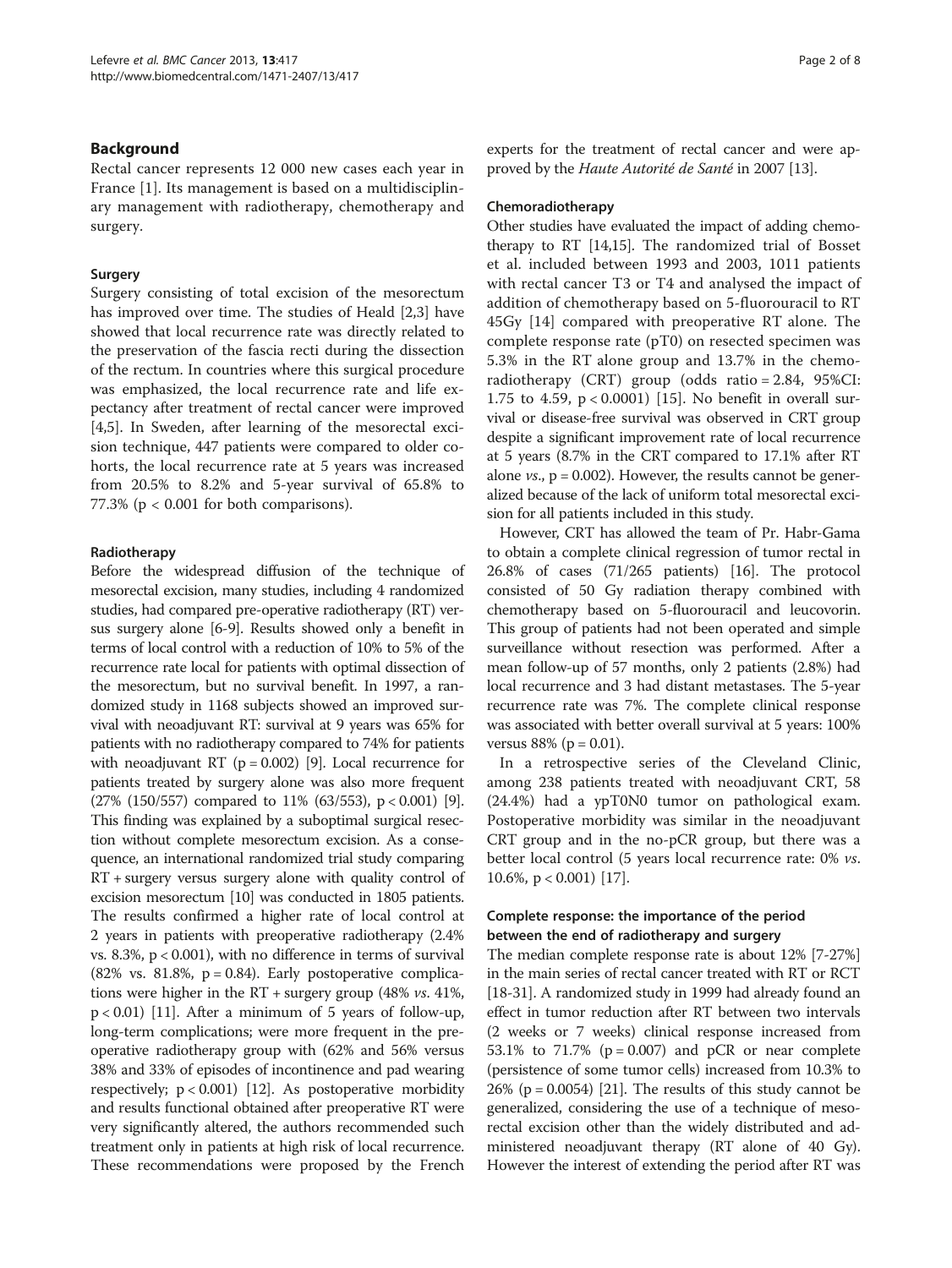obvious. In 2003, Moore's team showed that among 155 rectal cancers treated with neo-adjuvant RCT (50 Gy + 5-fluorouracil), the rate of complete response increased from 9% to 23% between patients operated on before the  $40^{th}$  day (between  $6^{th}$  and  $7^{th}$  week) and those operated on after waiting more than 7 weeks ( $p = 0.09$ ) [[27\]](#page-6-0).

Following the work of Prof. Habr-Gama, other authors have attempted to identify factors associated with a pCR after surgical resection. The first study published by Tulchinsky et al. [\[29](#page-6-0)] in 2008 reported the retrospective findings on the time between preoperative CRT  $(45-50 \text{ Gy} + 5\text{-fluorouracil})$  and surgery (less or more than 7 weeks) in 132 patients operated on by anterior resection or abdomino-perineal resection between 2000 et 2006. The rate of pCR or near complete (persistence of microscopic foci of adenocarcinoma in the rectal wall without lymph node) was 28% in the resected specimen. The single independent factor associated with a good response was the period between the end of RT and surgery: 17% in the group operated <7 weeks against 35% in the other group operated after 7 weeks ( $p = 0.03$ ). There was no association between the duration of interval before surgery and postoperative morbidity (complications, transfusion, duration of hospitalization). Kalady et al. studied retrospectively (1997–2007) records of 306 patients operated for a rectal cancer after CRT (50 Gy and 5 fluorouracil) [\[30\]](#page-6-0). The dose of radiation received in each group was similar. The rate of pCR (ypT0N0) was 24% in this study. Time between the end of RCT and surgery, with a cut-off estimated at 8 weeks was the single prognostic factor for pCR in uni- and multivariate analysis  $(OR =$ 2.63- $_{95\%}$ CI [1.13 to 6.12], p = 0.02). A. The pathological complete response rate increased from 16.3% (14/86) in the group operated < 8 weeks against 30.8% (28/91) for other ( $p = 0.03$ ). The authors observed that the period between 8 and 10 weeks showed the greatest number of complete responses and that there was no more gain over 14 weeks. This retrospective study did not give any explanation on the reasons for variations in the time between the end of radiotherapy and surgery [\[32\]](#page-6-0). The group of patients with pCR had a better overall survival with a follow-up of 60 months (91% versus 80%,  $p = 0.046$ ) and less local recurrence at 5 years (0% versus 11%,  $p = 0.023$ ). A Korean study analyzed retrospectively the data from 12 centers of 306 patients with a tumor classified ypT0 following CRT. This study confirmed the favourable impact of pCR after neoadjuvant CRT on survival: the 5-year overall survival of these patients having 93.4% of tumors initially classified T3 or T4 was 92.8%. Disease-free survival at 5 years was 84.6%. Finally, Kalady et al. compared the outcomes in a retrospective series of 177 patients operated for a rectal cancer after neoadjuvant treatment between patients operated before 8 weeks or after 8 weeks following the end of CRT between 1997 and 2007. Postoperative morbidity or

mortality were similar between the two period group. The rate of pCR was lower in the <8 weeks group compared with the > 8 weeks group (16.2% *vs.* 31.1%,  $p = 0.027$ ). Moreover, the 3 years local recurrence rate was significant lower in the >8 weeks  $(1.2\% \text{ vs. } 3.9\%, \text{ p} = 0.04)$  [\[33\]](#page-6-0).

All these publications are retrospective and the real impact of the delay between the end of CRT and surgery is still a matter of debate [[34](#page-6-0)].

#### Aims

The main objective of our study is to evaluate in a randomized trial the impact of a longer interval between the end of CRT and rectal cancer surgery (7 weeks versus 11 weeks) on the rate of pathological complete response. Secondary outcomes include overall and disease free survival, quality of mesorectal excision, rate of sphincter preservation.

#### Methods and design

This study is a multicenter randomized open-label controlled trial in parallel groups, comparing two periods between the end of CRT and cancer surgery of rectal tumors: 7 weeks versus 11 weeks. This study has been approved by a national Institutional Review Board: the Regional Comity of Patients Protection of South-West I, N°1-12-19:30/08/12 and by the National Agency of Medicine and Medical Products (ANSM: B111580-10). This study is supported by a grant from the French Ministry of Health (PHRCN 2011, AOM 11314). The research carried out will be on accordance with Helsinki declaration.

#### **Participants**

The institutional promoter is the AP-HP (Assistance Publique-Hôpitaux de Paris – DRCD: Département de la Recherche Clinique). Patients are included from several departments of surgery or oncology (n=26) in France (see list of participating centers in the [Acknowledgments](#page-5-0) section). All participating sites signed a convention with the DRCD for ethical approval before beginning of inclusion. All patients must fulfil the following criteria: T3/T4 and/or  $TxN + mid$  or low third rectal cancer and completed RCT. The complete inclusion and exclusion criteria are given in Table [1](#page-3-0). After oral and written explanation about the purpose of this study, the patient gives his written consent agreeing to participate to the protocol (Figure [1](#page-4-0)).

#### Randomization

After completion of the pre-intervention assessments, the patients are randomly assigned to the period group (ratio 1:1) by Internet. Blocked centralized randomisation with stratification by centre will be prepared by URC-Est.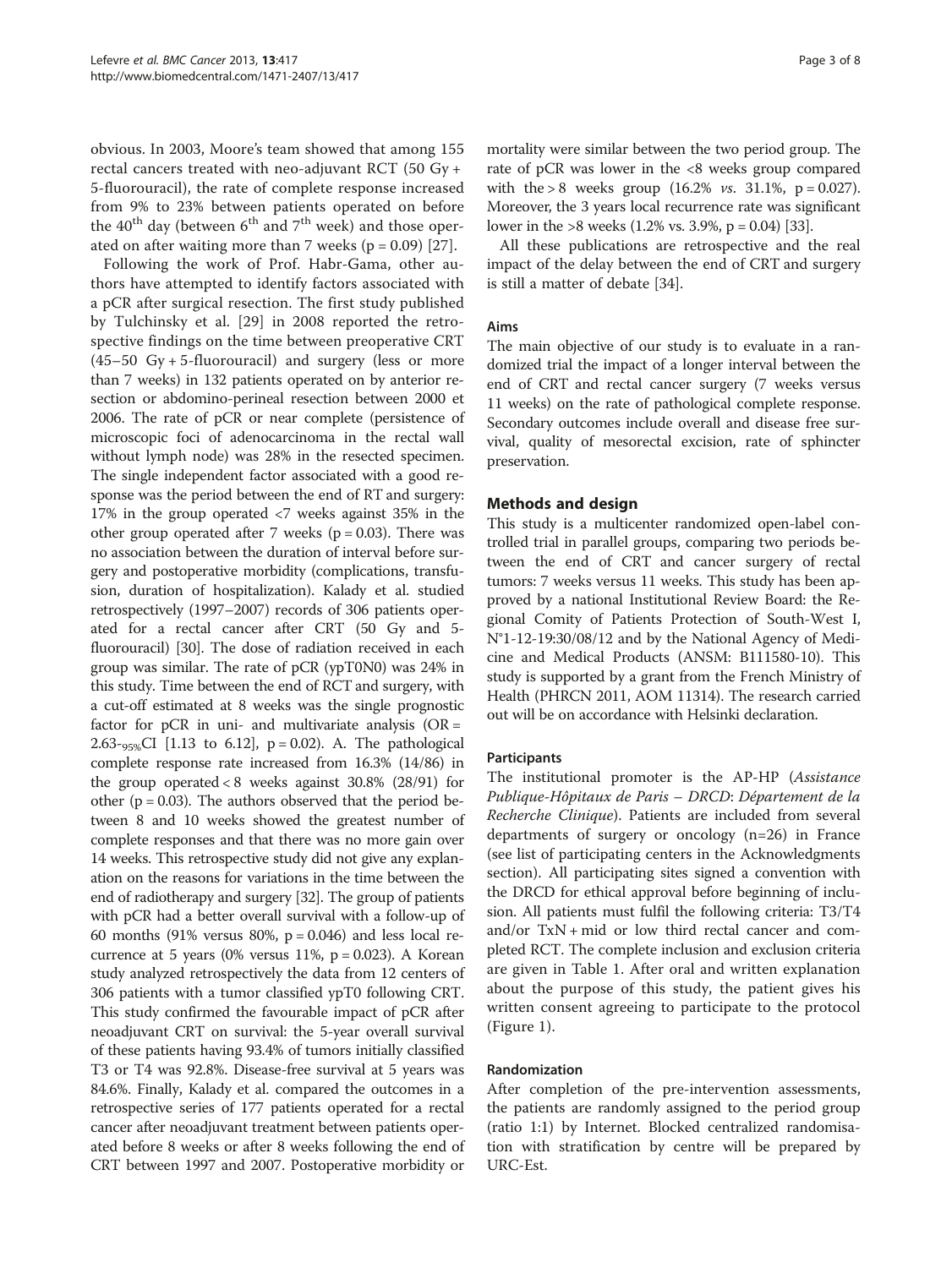#### <span id="page-3-0"></span>Table 1 Inclusion and exclusion criteria

#### Inclusion criteria Exclusion criteria • age over 18 years, no age limit higher • Patient with metastasis • Performance status evaluated by the Eastern Cooperative Oncology Group (ECOG) score: 0-1 • T1 or T2N0 tumor classified by echo -endoscopy and MRI, or 10 cm from the dentate line, • Patients with cancer of the middle or lower rectum (lesion located within 10 cm from the dentate line or 12 cm from the anal margin) proved by pathology, • Patient did not complete the full protocol of radiotherapy, situ of the cervix) • T3-T4N0, TxN+ on ultrasound-endoscopy and MRI, without secondary localization (M0) on the thoraco-abdominal (or chest radiography and abdominal ultrasound) • A patient with impaired or incompetent • investigator by not allowing him a good understanding of the guardianship, persons deprived of their liberty by judicial or consent. • Patient who received a protocol between 45–50 Gy of radiotherapy and chemotherapy based on 5-fluorouracil for an average duration of 5 weeks for the management of rectal cancer, • Curative surgical treatment planned following radiochemotherapy with total mesorectal excision, • Free and informed consent signed by the patient, • Patient affiliated to a social security scheme or beneficiary of such plan (except AME) • Patient able, according to the investigator, to comply with the requirements of the study.

#### Intervention

#### Surgical resection with total mesorectal excision (TME)

The anaesthesia consultation is planned before the surgery according to the habits of each department. Participation in the study does not alter the anaesthetic procedures. The patient is admitted the day before surgery in the surgical ward.

The type of resection (coloanal anastomosis, abdominoperineal resection, delayed anastomosis, drainage, laparoscopic approach…) is not influenced by the participation to this protocol. As the rectal tumor is located in the midor low rectum a TME is required.

#### Pathological exam

The pathological exam required has been already published in the National French Guidelines [[35\]](#page-6-0). A standardized routine pathology examination was performed using the protocol of Quirke et al. [[36\]](#page-7-0). After fixation in 10% formalin and inking to assess the circumferential margin, the whole tumor was cut transversely. According to the macroscopical features, different techniques for sampling of tumor tissues were applied in order to avoid any under staging of the specimen:

- If there was only ulceration and fibrotic changes without any visible tumoral lesion or if the tumor residual measured less than 3 cm in diameter, the lesion was examined entirely;
- If the residual tumor measured more than 3 cm in diameter, one selected block per cm of tumor was

processed. If the first selected blocks were free of tumor, complementary blocks were taken and the macroscopically residual lesion was examined in toto. A diagnosis of pCR will only be made after examination of the whole macroscopically residual lesion [[37\]](#page-7-0). The tumor response is evaluated by inclusion of all residual tumor and the response to CRT is graded with the scales of Rodel and Dvorak [[22](#page-6-0),[38](#page-7-0)]. A double reading of slides will be made for each patient by two independent pathologists blinded to the randomization group of the patient to confirm the ypT stade as the two regression scores. In case of disagreement between the two pathologists, they should jointly give a mutual result.

## Outcomes and assessments

#### Primary outcome

Rate of histological complete response after double reading by two different pathologist.

#### Secondary outcomes

Mobidity, sphincter preservation rate, overall and diseasefree survival.

#### Surgical data

During surgery, the operating data are provided on the e-CRF (digital rectal examination under general anaesthesia, type of surgery (anterior resection or abdomino-perineal resection), operative time, intraoperative bleeding, macroscopic

• rectal tumor with lower pole is more than 12 cm from the anal margin

• History of tumors (other than basal cell carcinoma and / or carcinoma in

requirements of the study, person under guardianship, persons under administrative body, adult subject to legal protection or unable to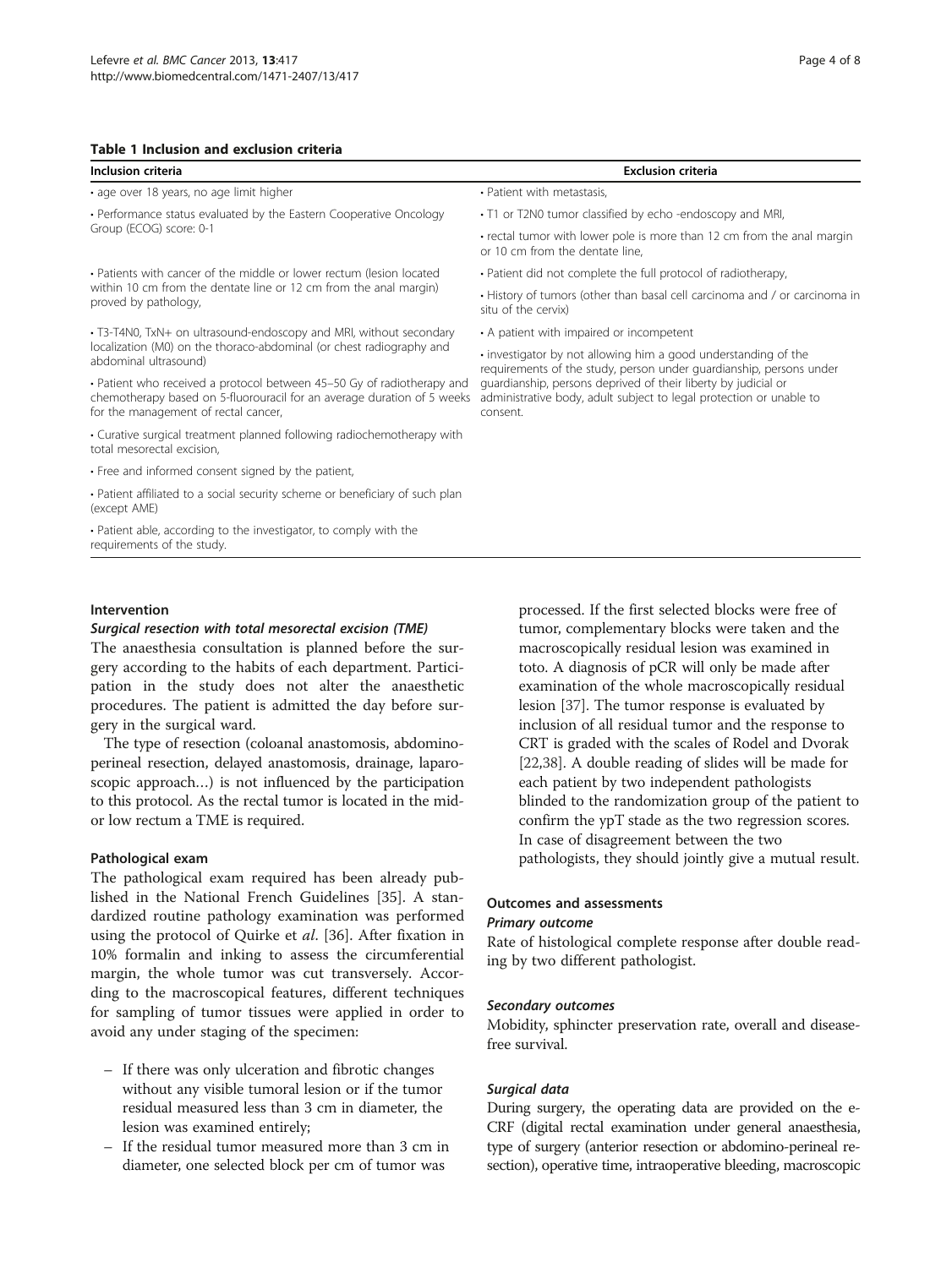<span id="page-4-0"></span>

appearance of the mesorectum, distance from the distal limit of resection.

Morbidity and mortality

The postoperative complications are noted by the surgeon in the e-CRF during hospitalization (about 10– 15 days) and during the first 3 months. Postoperative death is defined as death occurring within 30 postoperative days or during the first hospitalization. Postoperative complications are defined by the occurrence of medical or surgical complications within 90 postoperative days

or during the first hospitalization. Morbidity will be evaluated with the new classification of surgical complications by Dindo et al. which includes 5 grades [\[39,40\]](#page-7-0).

#### Pathological exam

Usual data are recorded: distal and circumferiential margins, number of resected and invaded nodes, tumoral differenciation, presence of vascular embols (veinous or lymphatic, intra or extra-mural), perineural engainement, quality of mesorectal excision. The resected specimen will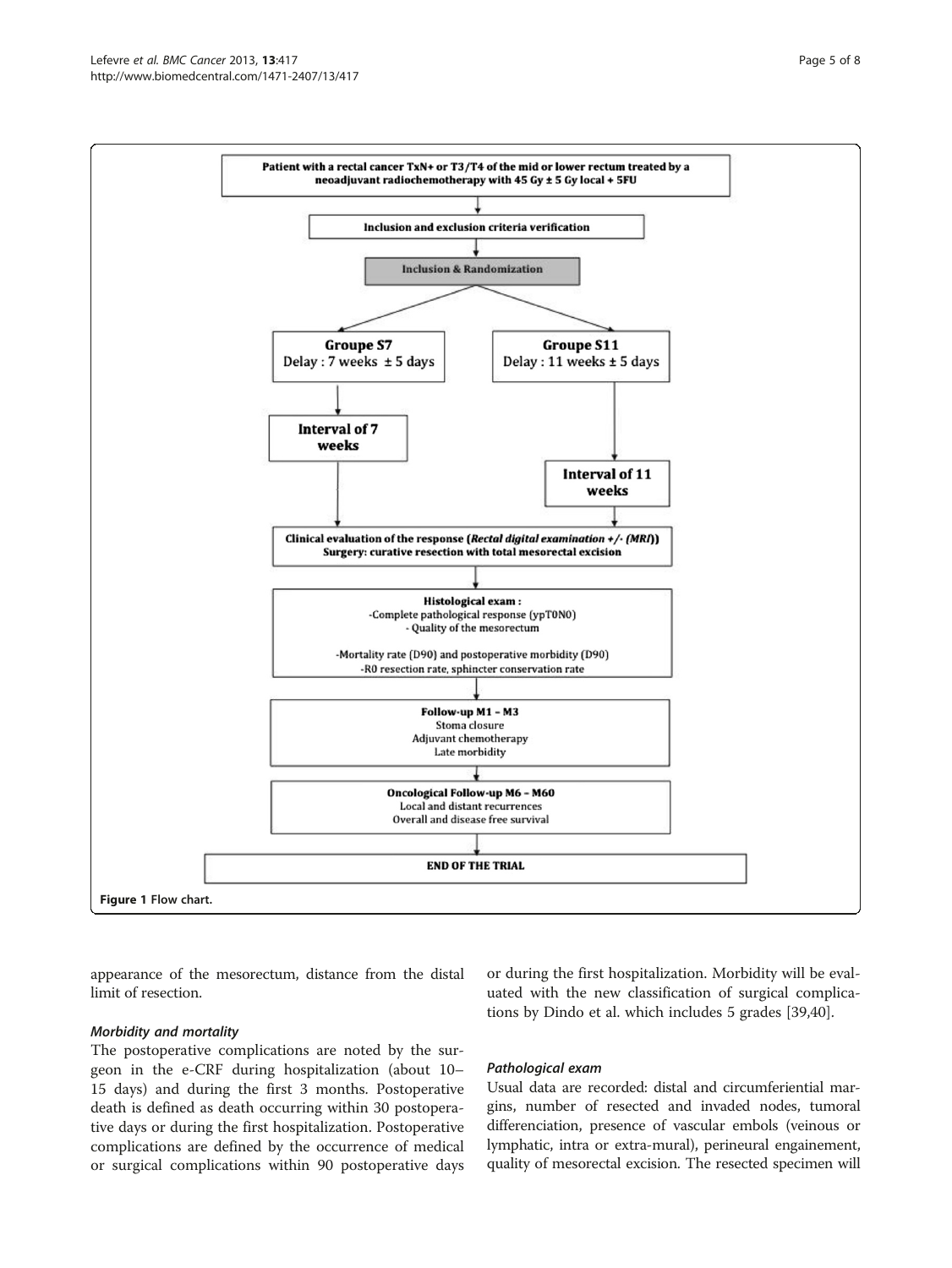<span id="page-5-0"></span>be staged according to American Joint Committee on Cancer (AJCC) criteria  $(7<sup>th</sup>$  version).

#### Rate of sphincter preservation

Comparison between the planned intervention at the time of the randomisation and the resection performed after peroperative digital exam will be performed.

#### Oncological follow-up

Patients will be followed in clinics for 5 years according to the habits of each department. Usual follow-up is composed of clinical exam, CEA analysis, CT-scan or Chest Radiography with abdominal ultra-sound every 3–4 months during the first three years and every 6 months for the last two years.

#### Samples size and statistical considerations

With a sample of 264 patients, GRECCAR6 trial has 80% of power to detect at least a two fold increase in the complete response rate in the 11 weeks group compared to the 7 weeks group. This hypothesis assumes that the complete response rate in the 7 weeks group is similar to the usual rate of complete response after 6–8 weeks (12% (Kalady et al. Bosset et al. Hiotis et al.)), with an expected complete response rate in the 11 weeks group of 26% and 10% of drop-outs, using a two-sided test at the 0.05 significance level.

Intention to treat analysis of the primary endpoint will be performed once all randomized patients have 6 months of follow-up. Analysis of survival will be performed after at least 5 years of follow-up. A futility analysis [[41\]](#page-7-0) is planned after randomization after 132 patients, using a Bayesian statistical interference, with no impact on Type 1 error [\[42\]](#page-7-0).

#### **Discussion**

While several retrospective studies has emphasised the role of longer interval on efficiency of radiochemotherapy on histological tumoral response, this multicentric randomized trial is the first to evaluate this factor. The major drawback of previous studies is that no explanations are given on the reasons for variations in the time between the end of radiotherapy and surgery [\[29,32](#page-6-0)[,43](#page-7-0)]. Indeed, the time interval was decided by the surgeon or maybe in case of favourable clinical response, mainly authors advocate other factors such as patient morbidity or logistical scheduling issues [[33\]](#page-6-0).

This trial could then identify a simple and cheap factor influencing the rate of pCR. While is it still not obvious that pCR is a good suggorate marker of the overall survival [[44](#page-7-0)] based on previous randomized control trial on CRT, it is probable that it could be a prognosis marker of rectal conservation. One publication showed that

patients operated after 8 weeks may have significantly less local recurrences.

Indeed, if waiting 4 more weeks increase the rate of pCR, more patients could avoid a morbid surgical procedure such as an abdomino-perineal resection. This new management is still limited due to the actual difficulties to identify patients with pCR before surgery. Adavances in radiological imaging may facilitate this important point.

Finally, this long delay would allow the use of chemotherapy during this 3 months waiting period. This could reduce the risk of synchronous metastasis that may occur during the waiting period.

#### Competing interests

The authors declare that they have no competing interests.

#### Authors' contributions

JHL: conception of the study, writing of the manuscript. AR: statistical analysis and help to draft the manuscript. MS: pathological exam and help to draft the manuscript. YP: writing of the manuscript. TS: coordination of the study. ET: conception and coordination of the study. All authors read and approved the manuscript.

#### Acknowledgments

- Sponsor was « Assistance Publique Hôpitaux de Paris ».
- The URC-est from Universitary Hospital of Paris Est for its logistic help.
- The study was funding by a grant from PHRCN 2011 (Ministère de la Santé).
- Thank you for adding this list of participating centers:

#### Participating centers:

- 1. Pr. Yann Parc, Hôpital Saint-Antoine, Paris, yann.parc@sat.aphp.fr
- 2. Pr. Yves Panis, Hôpital Beaujon, Clichy, yves.panis@bjn.aphp.fr
- 3. Pr. Karoui Médhi, Hôpital Pitié Salpetrière, Paris, medhi.karoui@psl.aphp.fr
- 4. Pr. Benoist Stéphane, Hôpital Bicêtre, Le Kremlin Bicêtre, stephane.benoist@bct.aphp.fr
- 5. Dr. Loriau Jérôme, GH Saint Joseph, Paris, jloriau@gmail.com
- 6. Dr. Pezet Denis, CHU Estaing, Clermont Ferrand, dpezet@chu.clermontferrand.fr
- 7. Pr. Portier Guillaume, Hôpital Purpan, Toulouse, portier.g@chu-toulouse.fr
- 8. Dr. De Chaisemartin Cécile, Institut Paoli-Calmette, Marseille, dechaisemartin@marseille.fnlcc.fr
- 9. Dr. Jafari Mehrdad, Centre Oscar Lambret, Lille, m-jafari@o-lambret.fr
- 10. Pr. Mariette Christophe, CHRU de Lille, christophe.mariette@chru-lille.fr
- 11. Pr. Prudhomme Michel, GHU Carémeau, Nimes, michel.prudhomme@chunimes.fr
- 12. Pr. Meunier Bernard, CHU Rennes, Rennes, bernard.meunier@chu-rennes.fr
- 13. Pr. Tuech Jean Jacques, CHU Rouen, Rouen, jean-jacques.tuech@chu-rouen.fr
- 14. Dr. Meurette Guillaume, Hôtel Dieu, CHU Nantes, guillaume.meurette@wanadoo.fr
- 15. Pr. Rullier Eric, CHU Saint-André, Bordeaux, eric.rullier@chu-bordeaux.fr
- 16. Pr. Dousset Bertrand, CHU Cochin, Paris, bertrand.dousset@cch.aphp.fr
- 17. Pr. Berger Anne, Hôpital Georges Pompidou, Paris, anne.berger@egp.aphp.fr
- 18. Pr. Pruvot François-René, CHRU de Lille, frpruvot@chru-lille.fr
- 19. Dr. Eddy COTTE, CH Lyon Sud, eddy.cotte@chu-lyon.fr
- 20. Pr. George MANTION, CHU Jean Minjoz, Besançon, georges.mantion@univ-fcomte.fr
- 21. Dr. Laurent MINEUR, Institut Sainte Catherine, Avignon, l.mineur@isc84.org
- 22. Dr. Jérôme DESRAME, Hôpital Privé Jean Mermoz, Lyon, jerome.desrame@orange.fr
- 23. Pr. Christophe TRESALLET, Hôpital Pitie Salpêtriere, Paris, christophe.tresallet@psl.aphp.fr
- 24. Dr. Nicolas GOASGUEN, Hôpital de la Croix Saint Simon, Paris, NGoasguen@hopital-dcss.org
- 25. Dr. Laura BEYER, Hôpital Nord, Marseille, laura.beyer@ap-hm.fr
- 26. Dr. Frédérique- Sophie PESCHAUD, Hôpital Ambroise Paré, Boulogne-Billancourt, frederique.peschaud@apr.aphp.fr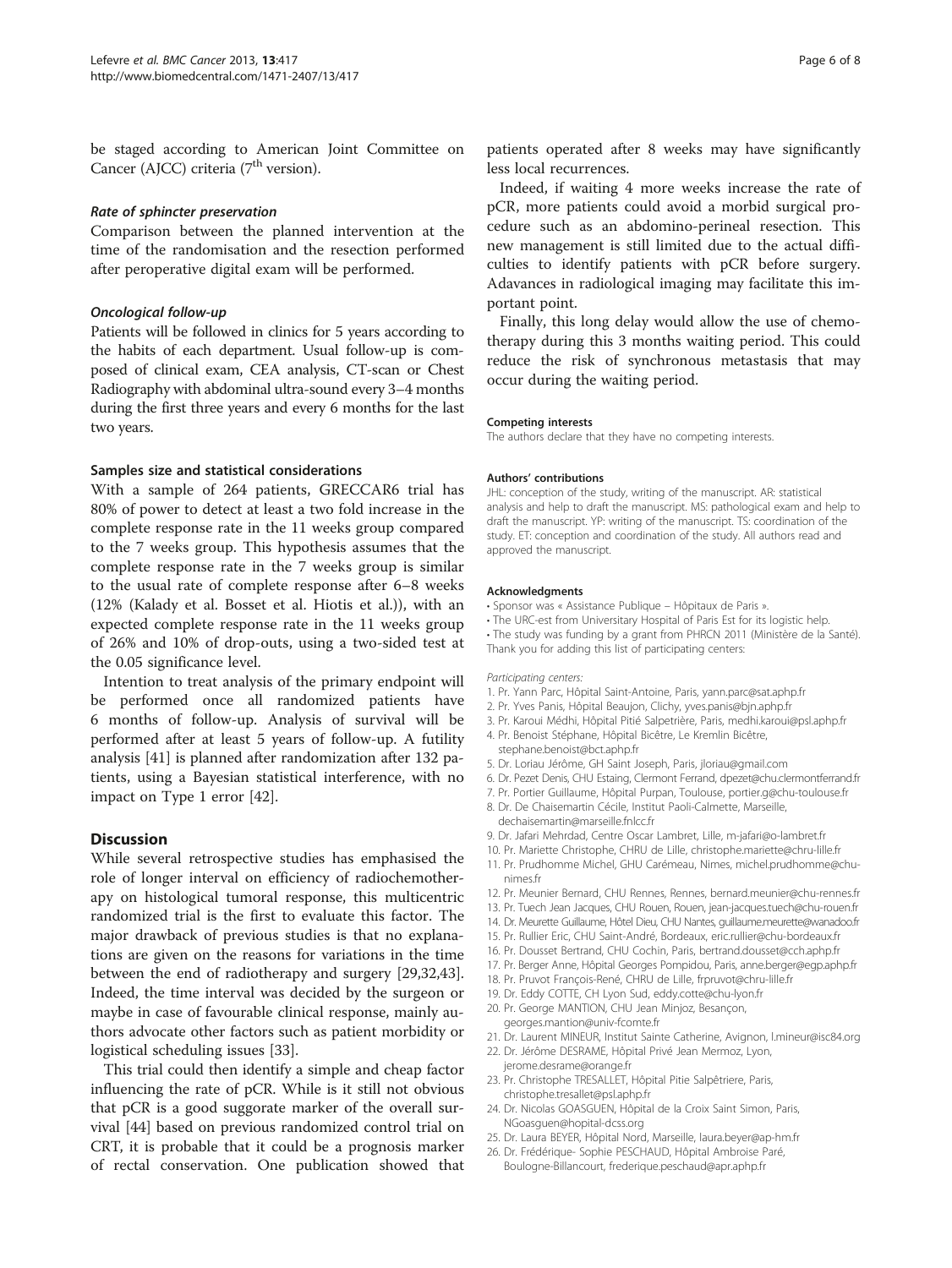#### <span id="page-6-0"></span>Author details

<sup>1</sup> Assistance Publique-Hôpitaux de Paris (AP-HP), Department of Digestive Surgery, Hôpital Saint-Antoine, 184, rue du Fbg Saint-Antoine, 75012 Paris, France. <sup>2</sup>University Pierre & Marie Curie (UPMC-Paris 06), Paris, France. <sup>3</sup>AP-HP, Clinical Research Unit (URC-Est), Department of Clinical Pharmacology, Hôpital Saint-Antoine, Paris, France. <sup>4</sup>AP-HP, Departement of pathology, Hôpital Saint-Antoine, Paris, France.

#### Received: 2 March 2013 Accepted: 9 September 2013 Published: 12 September 2013

#### References

- 1. Bouvier AM, Remontet L, Jougla E: Incidence of gastrointestinal cancers in France. Gastroenterol Clin Biol 2004, 28:877–881.
- Heald RJ, Ryall RD: Recurrence and survival after total mesorectal excision for rectal cancer. Lancet 1986, 1(8496):1479–1482.
- 3. MacFarlane JK, Ryall RD, Heald RJ: Mesorectal excision for rectal cancer. Lancet 1993, 341(8843):457–460.
- 4. Martling A, Cedermark B, Johansson H, Rutgvist LE, Holm T: The surgeon as a prognostic factor after the introduction of total mesorectal excision in the treatment of rectal cancer. Br J Surg 2002, 89(8):1008-1013.
- 5. Martling A, Holm T, Rutqvist LE, Johansson H, Moran BJ, Heald RJ, Cedermark B: Impact of a surgical training programme on rectal cancer outcomes in Stockholm. Br J Surg 2005, 92(2):225–229.
- 6. Gerard A, Berrod JL, Pene F, Loygue J, Laugier A, Bruckner R, Camelot G, Arnaud JP, Metzger U, Buyse M, et al: Preoperative radiotherapy and radical surgery as combined treatment in rectal cancer. Recent Results Cancer Res 1988, 110:130–133.
- 7. Stockholm Rectal Cancer Study Group: Preoperative short-term radiation therapy in operable rectal carcinoma. A prospective randomized trial. Cancer 1990, 66(1):49–55.
- 8. Randomised trial of surgery alone versus radiotherapy followed by surgery for potentially operable locally advanced rectal cancer. Medical research council rectal cancer working party. Lancet 1996, 348(9042):1605–1610.
- 9. Improved survival with preoperative radiotherapy in resectable rectal cancer. Swedish rectal cancer trial. N Engl J Med 1997, 336(14):980–987.
- 10. Kapiteijn E, Marijnen CA, Nagtegaal ID, Putter H, Steup WH, Wiggers T, Rutten HJ, Pahlman L, Glimelius B, van Krieken JH, et al: Preoperative radiotherapy combined with total mesorectal excision for resectable rectal cancer. N Engl J Med 2001, 345(9):638–646.
- 11. Marijnen CA, Kapiteijn E, van de Velde CJ, Martijn H, Steup WH, Wiggers T, Kranenbarg EK, Leer JW: Acute side effects and complications after short-term preoperative radiotherapy combined with total mesorectal excision in primary rectal cancer: report of a multicenter randomized trial. J Clin Oncol 2002, 20(3):817–825.
- 12. Peeters KC, van de Velde CJ, Leer JW, Martijn H, Junggeburt JM, Kranenbarg EK, Steup WH, Wiggers T, Rutten HJ, Marijnen CA: Late side effects of short-course preoperative radiotherapy combined with total mesorectal excision for rectal cancer: increased bowel dysfunction in irradiated patients–a Dutch colorectal cancer group study. J Clin Oncol 2005, 23(25):6199–6206.
- 13. Portier G: [Recommendations for clinical practice. Therapeutic choices for rectal cancer. How should neoadjuvant therapies be chosen?]. Gastroenterol Clin Biol 2007, 31 Spec No 1:23–33.
- 14. Bosset JF, Collette L, Calais G, Mineur L, Maingon P, Radosevic-Jelic L, Daban A, Bardet E, Beny A, Ollier JC: Chemotherapy with preoperative radiotherapy in rectal cancer. N Engl J Med 2006, 355(11):1114–1123.
- 15. Bosset JF, Calais G, Mineur L, Maingon P, Radosevic-Jelic L, Daban A, Bardet E, Beny A, Briffaux A, Collette L: Enhanced tumorocidal effect of chemotherapy with preoperative radiotherapy for rectal cancer: preliminary results–EORTC 22921. J Clin Oncol 2005, 23(24):5620–5627.
- 16. Habr-Gama A, Perez RO, Nadalin W, Sabbaga J, Ribeiro U Jr, Silva e Sousa AH Jr, Campos FG, Kiss DR, Gama-Rodrigues J Jr: Operative versus nonoperative treatment for stage 0 distal rectal cancer following chemoradiation therapy: long-term results. Ann Surg 2004, 240(4):711–717.
- 17. de Campos-Lobato LF, Stocchi L, da Luz MA, Geisler D, Dietz DW, Lavery IC, Fazio VW, Kalady MF: Pathologic complete response after neoadjuvant treatment for rectal cancer decreases distant recurrence and could eradicate local recurrence. Ann Surg Oncol 2011, 18(6):1590–1598.
- 18. Medich D, McGinty J, Parda D, Karlovits S, Davis C, Caushaj P, Lembersky B: Preoperative chemoradiotherapy and radical surgery for locally
- 19. Kim NK, Baik SH, Seong JS, Kim H, Roh JK, Lee KY, Sohn SK, Cho CH: Oncologic outcomes after neoadjuvant chemoradiation followed by curative resection with tumor-specific mesorectal excision for fixed locally advanced rectal cancer: impact of postirradiated pathologic downstaging on local recurrence and survival. Ann Surg 2006, 244(6):1024–1030.
- 20. Hiotis SP, Weber SM, Cohen AM, Minsky BD, Paty PB, Guillem JG, Wagman R, Saltz LB, Wong WD: Assessing the predictive value of clinical complete response to neoadjuvant therapy for rectal cancer: an analysis of 488 patients. J Am Coll Surg 2002, 194(2):131–135. discussion 135–136.
- 21. Francois Y, Nemoz CJ, Baulieux J, Vignal J, Grandjean JP, Partensky C, Souquet JC, Adeleine P, Gerard JP: Influence of the interval between preoperative radiation therapy and surgery on downstaging and on the rate of sphincter-sparing surgery for rectal cancer: the Lyon R90-01 randomized trial. J Clin Oncol 1999, 17(8):2396.
- 22. Rodel C, Martus P, Papadoupolos T, Fuzesi L, Klimpfinger M, Fietkau R, Liersch T, Hohenberger W, Raab R, Sauer R, et al: Prognostic significance of tumor regression after preoperative chemoradiotherapy for rectal cancer. J Clin Oncol 2005, 23(34):8688-8696.
- 23. Gerard JP, Conroy T, Bonnetain F, Bouche O, Chapet O, Closon-Dejardin MT, Untereiner M, Leduc B, Francois E, Maurel J, et al: Preoperative radiotherapy with or without concurrent fluorouracil and leucovorin in T3-4 rectal cancers: results of FFCD 9203. J Clin Oncol 2006, 24(28):4620–4625.
- 24. Stipa F, Chessin DB, Shia J, Paty PB, Weiser M, Temple LK, Minsky BD, Wong WD, Guillem JG: A pathologic complete response of rectal cancer to preoperative combined-modality therapy results in improved oncological outcome compared with those who achieve no downstaging on the basis of preoperative endorectal ultrasonography. Ann Surg Oncol 2006, 13(8):1047–1053.
- 25. Garcia-Aguilar J, Hernandez de Anda E, Sirivongs P, Lee SH, Madoff RD, Rothenberger DA: A pathologic complete response to preoperative chemoradiation is associated with lower local recurrence and improved survival in rectal cancer patients treated by mesorectal excision. Dis Colon Rectum 2003, 46(3):298-304.
- 26. Ruo L, Tickoo S, Klimstra DS, Minsky BD, Saltz L, Mazumdar M, Paty PB, Wong WD, Larson SM, Cohen AM, et al: Long-term prognostic significance of extent of rectal cancer response to preoperative radiation and chemotherapy. Ann Surg 2002, 236(1):75–81.
- 27. Moore HG, Gittleman AE, Minsky BD, Wong D, Paty PB, Weiser M, Temple L, Saltz L, Shia J, Guillem JG: Rate of pathologic complete response with increased interval between preoperative combined modality therapy and rectal cancer resection. Dis Colon Rectum 2004, 47(3):279–286.
- 28. Stein DE, Mahmoud NN, Anne PR, Rose DG, Isenberg GA, Goldstein SD, Mitchell E, Fry RD: Longer time interval between completion of neoadjuvant chemoradiation and surgical resection does not improve downstaging of rectal carcinoma. Dis Colon Rectum 2003, 46(4):448–453.
- 29. Tulchinsky H, Shmueli E, Figer A, Klausner JM, Rabau M: An interval >7 weeks between neoadjuvant therapy and surgery improves pathologic complete response and disease-free survival in patients with locally advanced rectal cancer. Ann Surg Oncol 2008, 15(10):2661–2667.
- 30. Kalady MF, de Campos-Lobato LF, Stocchi L, Geisler DP, Dietz D, Lavery IC, Fazio VW: Predictive factors of pathologic complete response after neoadjuvant chemoradiation for rectal cancer. Ann Surg 2009, 250(4):582–589.
- 31. Lim SB, Choi HS, Jeong SY, Kim DY, Jung KH, Hong YS, Chang HJ, Park JG: Optimal surgery time after preoperative chemoradiotherapy for locally advanced rectal cancers. Ann Surg 2008, 248(2):243–251.
- 32. Yeo SG, Kim DY, Kim TH, Chang HJ, Oh JH, Park W, Choi DH, Nam H, Kim JS, Cho MJ, et al: Pathologic complete response of primary tumor following preoperative chemoradiotherapy for locally advanced rectal cancer: long-term outcomes and prognostic significance of pathologic nodal status (KROG 09–01). Ann Surg 2010, 252(6):998–1004.
- 33. de Campos-Lobato LF, Geisler DP, da Luz MA, Stocchi L, Dietz D, Kalady MF: Neoadjuvant therapy for rectal cancer: the impact of longer interval between chemoradiation and surgery. J Gastrointest Surg 2011, 15(3):444-450.
- 34. Bujko K: Timing of surgery following preoperative therapy in rectal cancer: there is no need for a prospective randomized trial. Dis Colon Rectum 2012, 55(3):31–32.
- 35. Rullier A, Laurent C: [Recommendations for clinical practice. Therapeutic choices for rectal cancer. What quality criteria are important for surgical